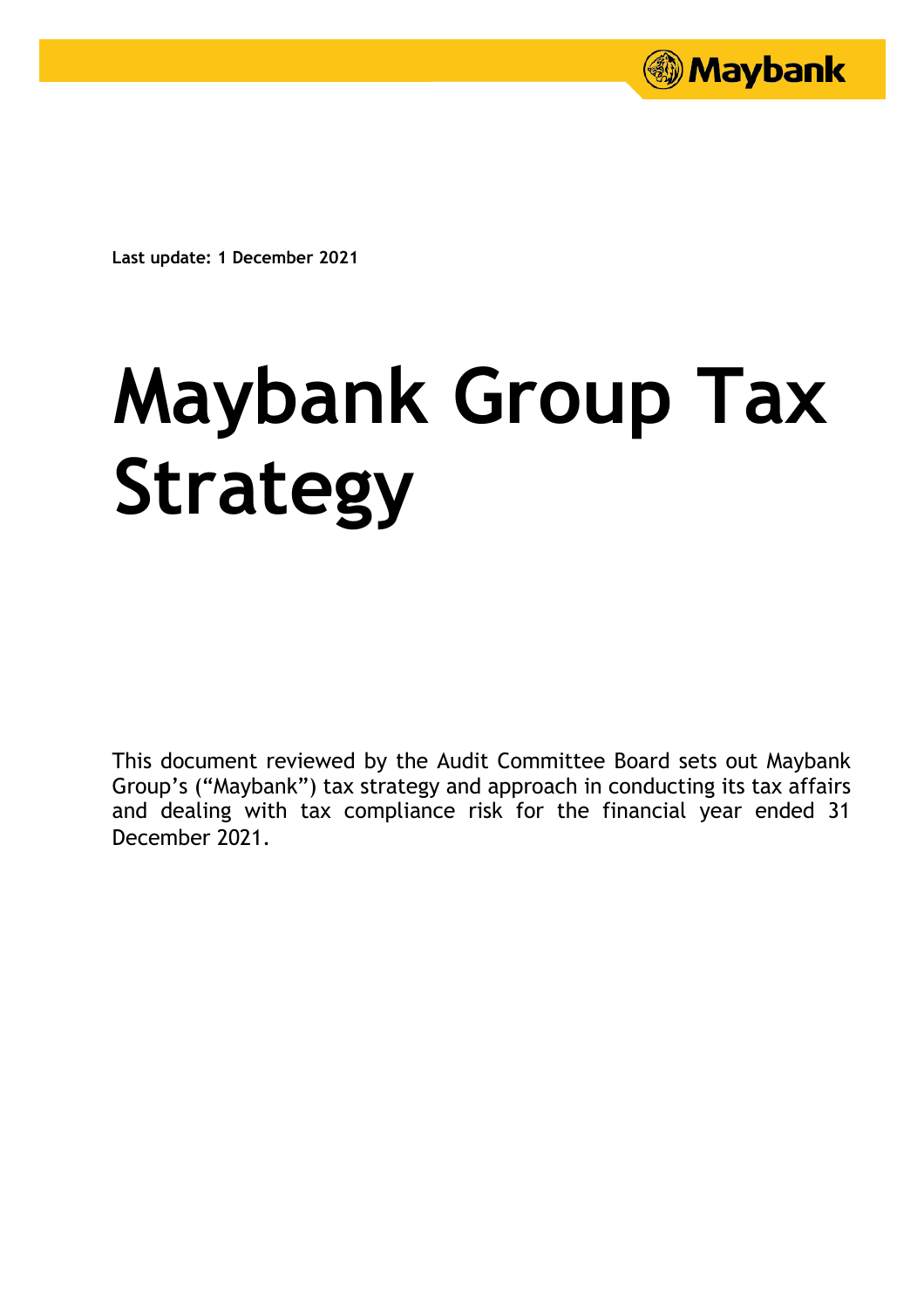

# **Setting Sustainable Standards in Achieving Responsible Tax Management**

Established in 1960, Malayan Banking Berhad ("Maybank") is the largest financial services group in Malaysia with an established presence in the ASEAN region. In serving our mission of humanising financial services, we provide an array of financial products and services across our global network of 18 countries. This includes our presence in all 10 ASEAN countries, with Malaysia, Singapore and Indonesia being our home markets. We are also present in international financial centres such as London, New York, Hong Kong, and Dubai.

With a network in conducting/undertaking banking activities across multiple jurisdictions, Maybank's focus on humanising financial services boils down to placing the interest of people and the community at the centre of all we do when providing our customers with access to financial services in jurisdictions we operate.

To further enhance Maybank's mission, a 5-year strategy, code-named M25 has been rolled out in 2021 which aims at making significant steps towards achieving Environmental, Social, and Governance ("ESG") targets. Sustainability throughout its operations is one of the key strategic priorities identified in upholding its mission.

In alignment with Maybank's strategy, the Group Tax Department ("Group Tax") is committed to placing sustainability at the heart of the business decision making process. This is attained by ensuring that the tax governance and risk management arrangements that are in place ensure the Group's ESG strategy and targets are duly reflected. This involves ensuring tax is managed in a responsible manner and that business initiatives that involve tax planning opportunities, the utilisation of relevant tax incentives, schemes and benefits approved by Governments and Competent Authorities whilst making a positive contribution to profit after tax and minority interest ("PATAMI") remaining consistent with legislative intent and the Groups ESG objectives.

The ultimate goal is to protect stakeholders' interest, as well as to fulfil Maybank's social obligations in contributing to nation building, through paying our fair share of taxes in the locations and communities we serve.

# **A Collective Approach**

This document reviewed by the Audit Committee Board sets out Maybank Group's ("Maybank") tax strategy and approach in conducting its tax affairs and dealing with tax compliance risk for the financial year ended 31 December 2021.

# **1. Key principles**

Maybank is committed to conducting its tax affairs based on the following principles:

- a) Business transactions are driven by business purpose taking into account ESG considerations and Maybank's Core Values which entails (i) Teamwork, (ii) Integrity, (iii) Growth, (iv) Excellence & Efficiency and (v) Relationship Building.
- b) Reflecting good corporate governance, Maybank believes in conducting its affairs such that it reports and pays its fair share of taxes in a timely manner to all tax authorities and does not seek to evade tax or engage in any aggressive tax planning nor facilitate others in doing so.
- c) Ensuring compliance with local tax laws and regulations of the countries in which it operates both in terms of the letter but also the spirit of the law. This includes timely filing of tax returns and paying due taxes.
- d) Exercising due diligence and professional care, including seeking written opinions from third party advisors, where deemed appropriate and/or consider existing rulings from tax authorities to ensure that positions taken reflect legislative intent, are supportable and defendable from a tax audit perspective; and
- e) Building open and collaborative professional relationships with the relevant tax authorities, government bodies and stakeholders with which it interacts.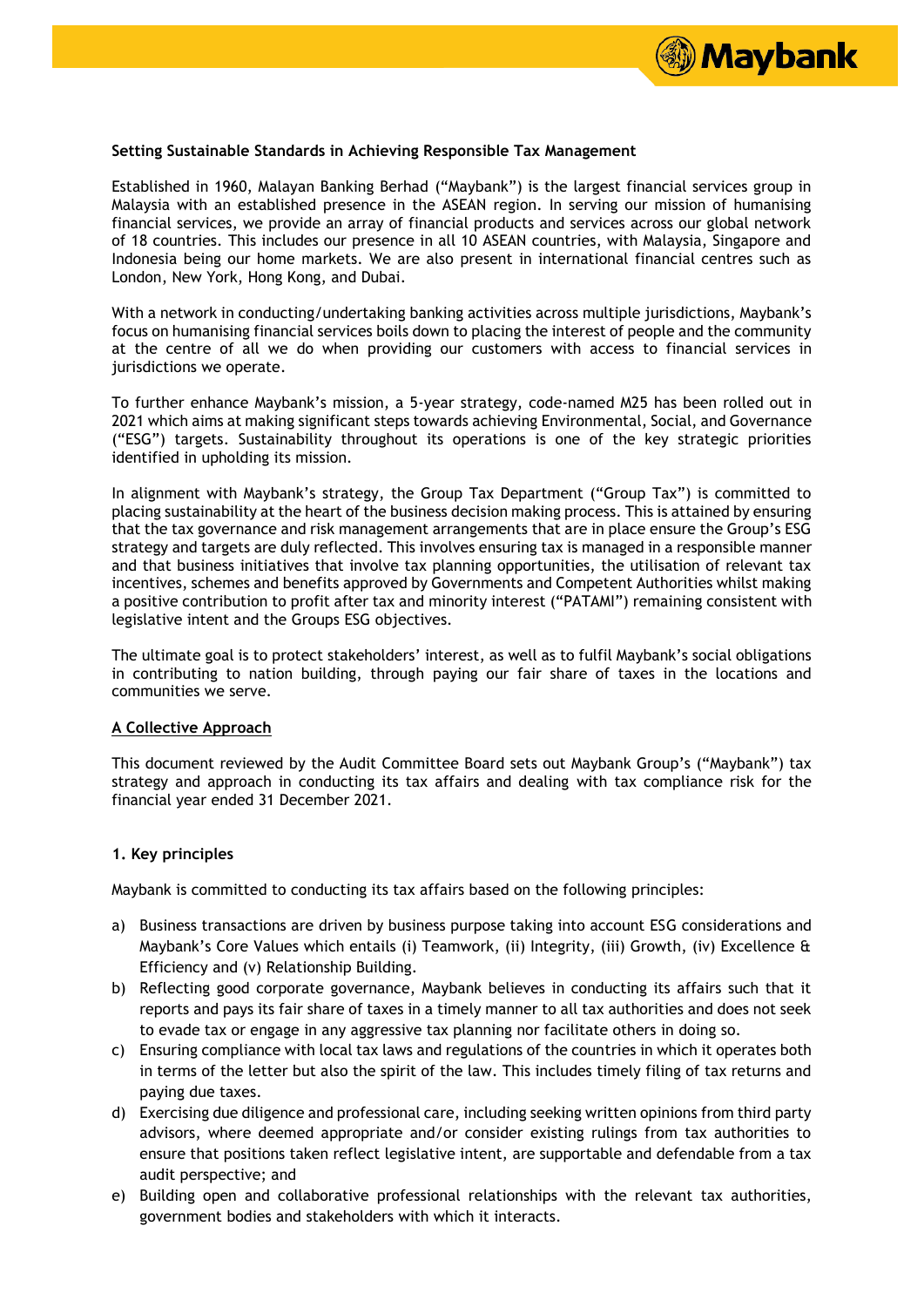

# **2. Approach to managing tax**

Group Tax together with the finance team in each entity and location is responsible for ensuring timely compliance with local tax obligations. In addition, Group Tax work closely with various businesses, operations, and finance department to provide advice and guidance to ensure compliance with relevant tax law, regulations, and practice as well as ensuring that the relevant tax implications are considered in arriving at business decisions.

Businesses, support units such as operation and finance department are required to seek input from Group Tax in respect of:

- a) Business proposals to ensure a clear understanding of the tax implications, which is defined as the probability of unplanned financial losses as a result of additional dues payable to local tax authorities in carrying out the business transaction.
- b) Assessment and management of tax risks to ensure compliance with local and overseas tax regulations in respect of cross border related party transactions.
- c) Tax technical position to ensure position taken is supported by appropriate documentation, legal interpretation, and tax authority practice. Where required, external tax advice is sought in consultation with Group Tax; and
- d) Audits and/or enquiries from tax / regulatory authorities.

In addition, Group Tax must be involved in all planning, implementation, and documentation of any business acquisitions, including but not limited to disposals, changes in corporate structure, significant business transactions, new cross-border intra-group trading arrangements and selection of tax advisors.

# **3. Tax governance framework**

The Board of Directors is ultimately accountable for the management of Maybank's tax affairs. The Board delegates to the Head of Group Tax the day-to-day management of Maybank's tax affairs including the management of tax risks. The Head of Group Tax discharges these responsibilities through the implementation of a tax governance framework which through the implementation of controls determined by a set of policies and procedures aims to ensure the effective management of tax risks and management's accountability for managing the taxes across the Group in a manner consistent with this tax strategy.

The tax governance framework seeks to define the mandate of the tax function, establish roles and responsibilities between it and other areas of the Group in managing tax issues, sets risk appetite, aims to highlight key risks, and define the tax risk management process in terms of the identification, assessment, control, reporting and monitoring of tax risks. Reporting and monitoring represent key steps in gaining assurance over the effective operation of the tax governance framework.

The framework also provides a key communication mechanism such that the requirements of stakeholders across the Group in the management of the Group's tax affairs are fully understood and there are proper channels to report suspicious activities.

Group Tax's approach in managing Maybank's tax affairs also includes:

- a) Ensuring tax staff are sufficiently trained and proficient in identifying tax risks and work closely with tax agents, as appropriate to comply with the local tax rules and regulations.
- b) Keeping up to date on international tax developments, such as guidelines issued by Organisation for Economic Co-operation and Development ("OECD") from time to time and conduct regular dialogues with our internal stakeholders in ensuring transactions between related entities reflect the economic reality of the transaction.